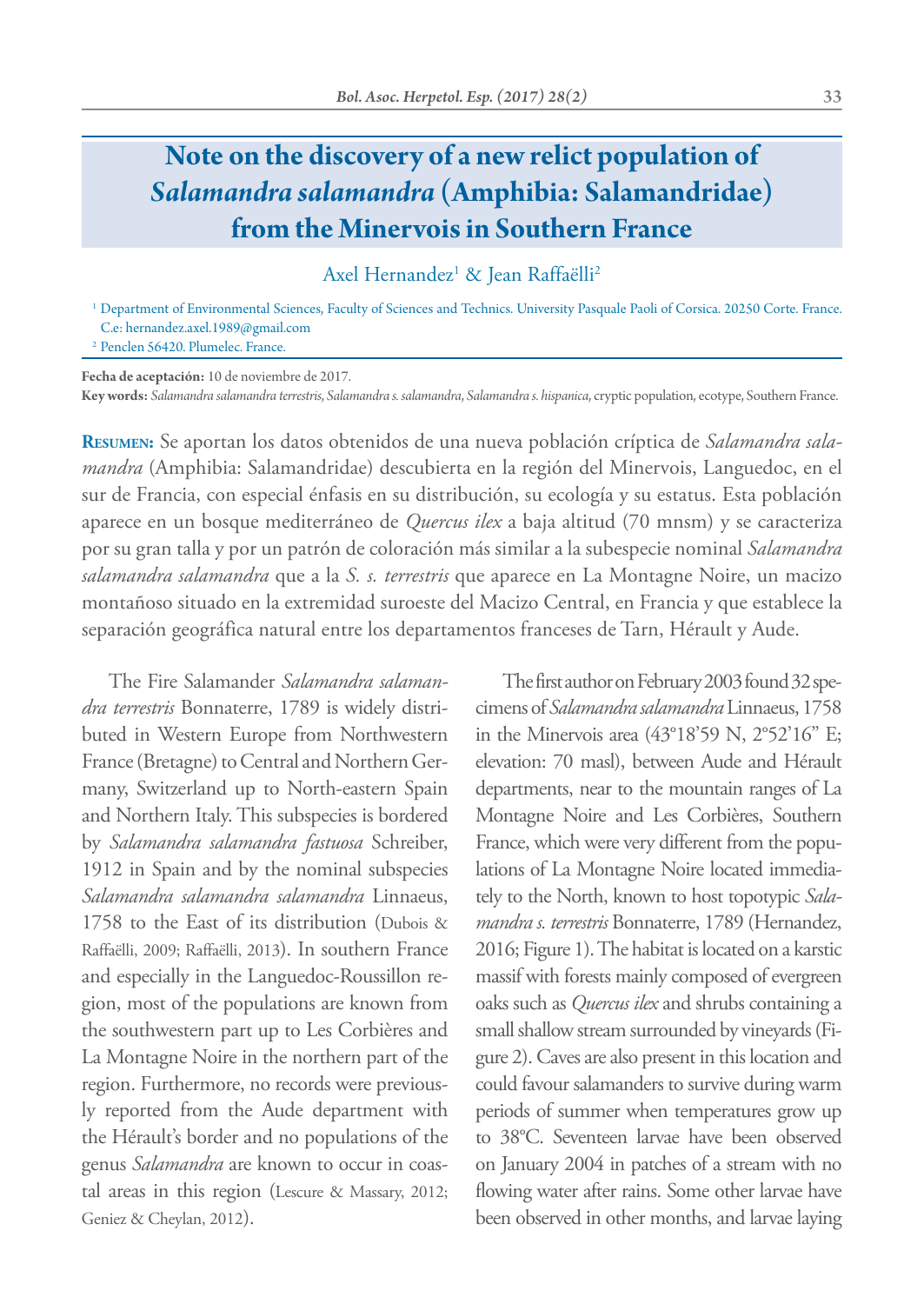

**Figure 1:** a) *S. s. terrestris* (*S. s. quadrivirgata*) from Solling-Vogler Massif (bottom) compared to one adult female from the Minervois Giant Salamander (top). b) Large individual of the new population found dead in a swimming pool. c) Adult male in its habitat.

**Figura 1:** a) *S. s. terrestris* (*S. s. quadrivirgata*) de Solling-Vogler Massif (abajo) comparada con una hembra adulta de Salamandra Gigante de Minervois (arriba). b) Gran individuo de la nueva población encontrado muerto en una piscina. c) Hembra adulta en su hábitat.

seems to depend of precipitations all over the year because many larvae were also found in August after hard rains.

The species possibly has a limited occurrence, restricted to this location because severe aridity doesn't allow amphibians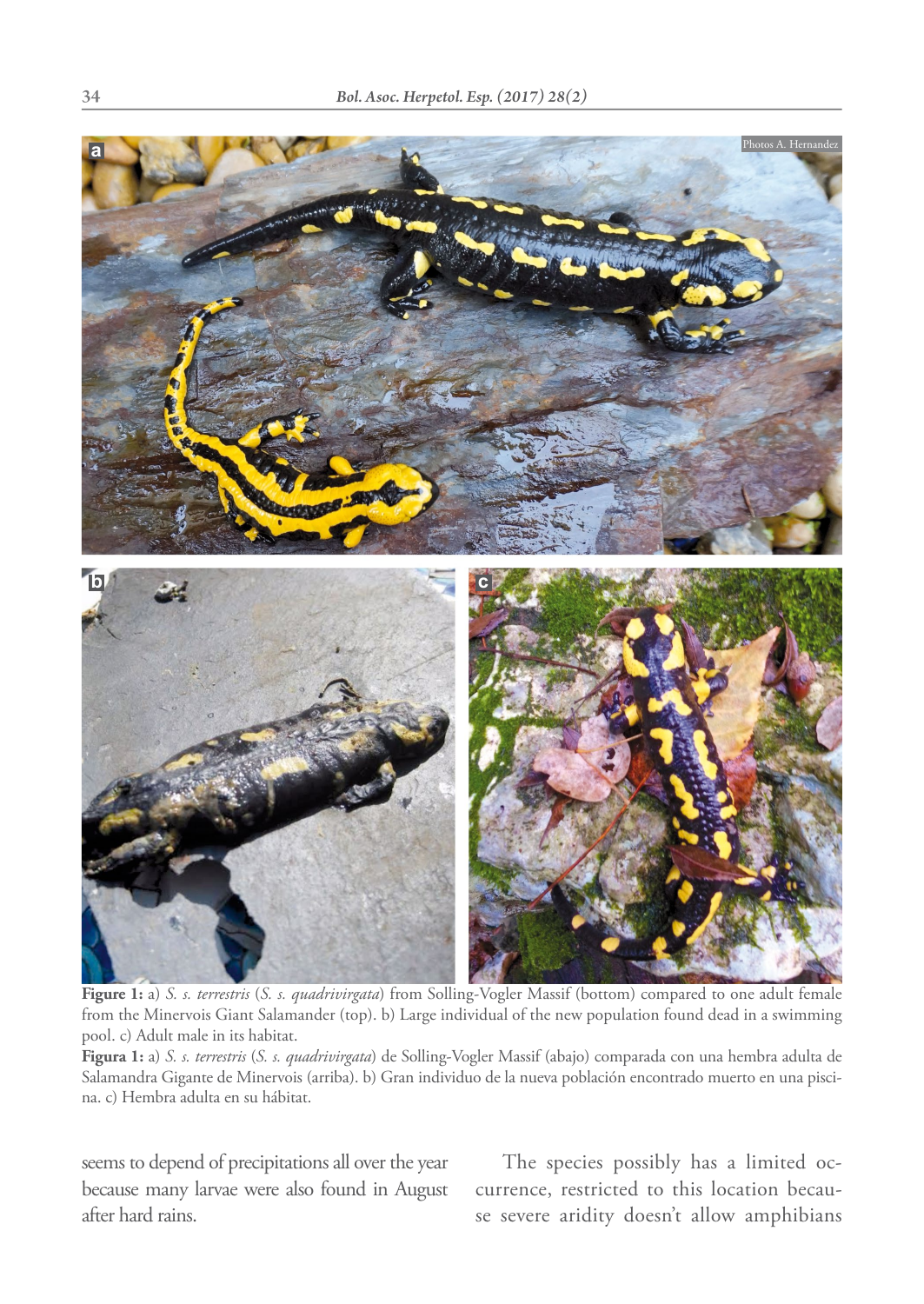**Figure 2:** a) Habitat of the new population surrounded by vineyards. b) Breeding pond from the new locality in the Minervois area, Languedoc.

**Figura 2:** a) Hábitat de la nueva población rodeada de viñedos. b) Estanque de reproducción de la nueva localidad en la zona de Minervois, Languedoc.



life underground. For instance, the nearest known population of salamanders lives as far as around 50 km from this new location in the Minervois in La Montagne Noire (Hernandez, 2016). A large adult female of 280 mm in total length has been found dead in a swimming pool during summer 2013 at about 10 km from the spot where we found the main population (Figure 1b). This finding shows maybe a larger distribution in the southern territory of Languedoc including the Aude department where local people have recorded some individuals in the past thirty years in Ouveillan and Rabette (Baillat personal communication).

Thus, in 32 adult individuals of the new population some preliminary morphological differences were observed: Adults of both sexes are much bigger (SVL of about + 20% than the nearest population known from La Montagne Noire), with a reduction of yellow pigment, short tail and a pointed snout. According to Raffaëlli (2013) the maximum length in females in the nominative form usually is no more than 230 mm. (Figure 1), when average length of subspecies *S. s. terrestris* is between 160 and 180 mm, with a maximum TL size known of 220 mm. The larvae too are much larger than the ones recorded from La Montagne Noire. The dorsal and lateral yellow spots of the adults of the new population are mostly arranged in interrupted lines and spots corresponding to the classical pattern of *Salamandra. s. salamandra* subspecies, known to occur in Southeastern France. The yellow spots on the dorsolateral parts of adults individuals observed are relatively scarce and irregular, leaving a large proportion of black pigment, recalling the dorsal pattern of the nominal subspecies (Figure 1c). The tail is remarkably short es-**Pecifytically in females and the head has a rather diagnonistic figure 1).** When average length of subsequent of subsequent of subsequent of subsequent of subsequent of subsequent of subsequent of subsequent and  $n$  menti